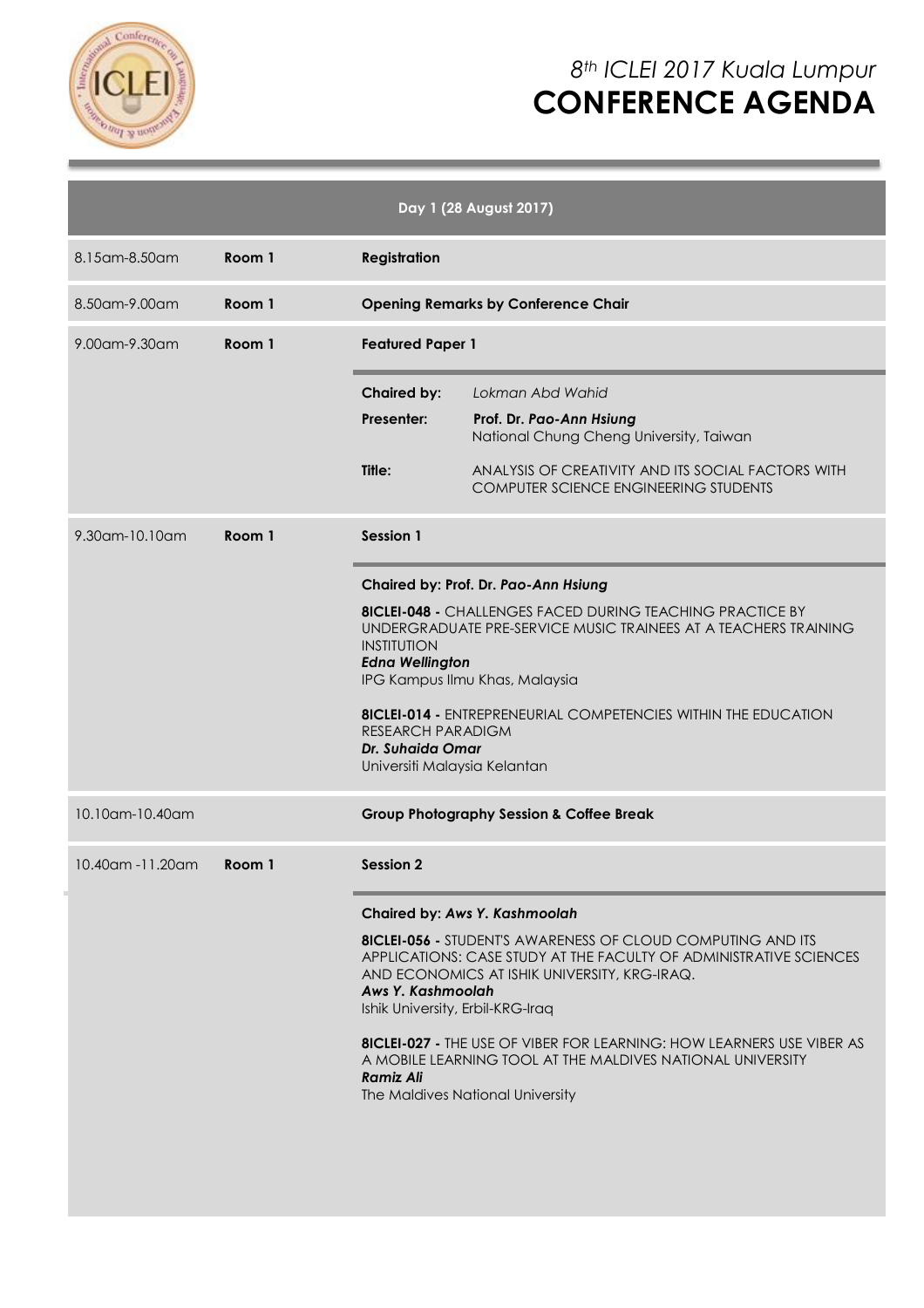

| 11.20am -12.00pm    | Room 1                  | <b>Session 3</b>                                                                                                                                                                                                                                                                                                                                                                                                                       |  |
|---------------------|-------------------------|----------------------------------------------------------------------------------------------------------------------------------------------------------------------------------------------------------------------------------------------------------------------------------------------------------------------------------------------------------------------------------------------------------------------------------------|--|
|                     |                         | Chaired by: Prof. Dr. Ghazi Ghaith<br><b>8ICLEI-029 - RELATIONSHIP BETWEEN SELECTED DEMOTIVATION</b><br>DETERMINANTS AND ACHIEVEMENT IN CRITICAL EFL READING AND WRITING<br>Prof. Dr. Ghazi Ghaith<br>American University of Beirut<br><b>8ICLEI-045 - ADAPTING READING STRATEGIES THROUGH AUTHENTIC</b><br>MATERIALS IN EFL CLASSROOM<br>Dr. Phananoi Rotchu<br>Suratthani Rajabhat University, Thailand                              |  |
| $12.00pm - 12.40pm$ | Room 1                  | <b>Session 4</b>                                                                                                                                                                                                                                                                                                                                                                                                                       |  |
|                     |                         | Chaired by: Dr. Jayshree Chakraborty<br><b>8ICLEI-049 - EFFECTS OF COOPERATIVE LEARNING METHOD FOR ARABIC</b><br>STUDYING UPSI STUDENTS ARE EXAMPLE<br>Dr. Suo Yan Mei<br>Sultan Idris Education University, Malaysia<br><b>8ICLEI-031 - THE METHODS OF TRAINING OF HADITH TO CHILDREN</b><br>Dr. Abbas Ashrafi<br>Allameh Tabataba'i Unniversity, Iran                                                                                |  |
| 12.40pm-1.40pm      | <b>Hotel Restaurant</b> | <b>BUFFET LUNCH</b>                                                                                                                                                                                                                                                                                                                                                                                                                    |  |
| 1.40pm-2.20pm       | Room 1                  | <b>Session 5</b>                                                                                                                                                                                                                                                                                                                                                                                                                       |  |
|                     |                         | Chaired by: Mohammad Osman Farhan Al Harun<br><b>8ICLEI-051 - USE OF ICT IN EDUCATION: HOW EFFECTIVE IT IS FOR STUDENTS AT</b><br><b>HIGHER EDUCATION</b><br><b>Mohammad Osman Farhan Al Harun</b><br>Green University of Bangladesh<br><b>8ICLEI-046 - A CASE STUDY ON USING PADLET TO CAPTURE INSIGHTS IN CLASS</b><br><b>Grace Siu</b><br>The Hong Kong University of Science and Technology                                        |  |
| 2.20pm-3.00pm       | Room 1                  | Session 6                                                                                                                                                                                                                                                                                                                                                                                                                              |  |
|                     |                         | Chaired by: Assoc. Prof. Mousa A. Bloosh<br><b>8ICLEI-028 - INVERTED GRAMMAR CLASSROOM: DETECTING GRAMMAR</b><br>ERRORS IN STUDENTS VIDEO PRESENTATION<br><b>Chelster Sherralyn Jeoffrey Pudin</b><br>Universiti Malaysia Sabah<br><b>8ICLEI-025 - LEARNING STRATEGIES BY EFL STUDENTS WITH DIFFERENT</b><br>LEARNING STYLES: IMPLICATION FOR TEACHING AND LEARNING<br><b>Urarat Parnrod</b><br>Songkhla Rajabhat University, Thailand |  |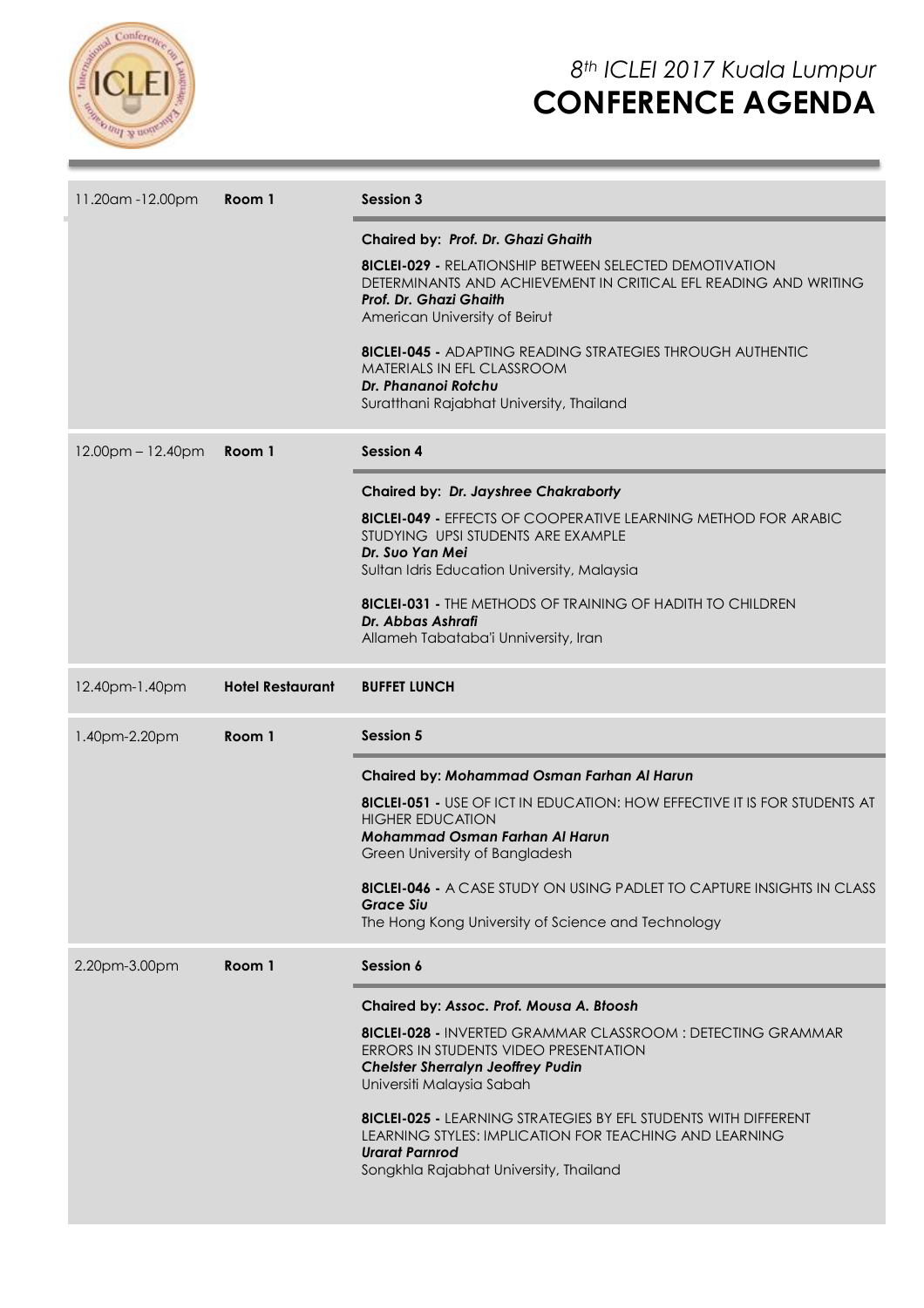

| 3.00pm-3.20pm           | Room 1 | <b>Poster Q&amp;A Session &amp; Coffee Break</b>                                                                                                                                                                                                                                                                                                                                                                                                                                                                                                           |  |
|-------------------------|--------|------------------------------------------------------------------------------------------------------------------------------------------------------------------------------------------------------------------------------------------------------------------------------------------------------------------------------------------------------------------------------------------------------------------------------------------------------------------------------------------------------------------------------------------------------------|--|
|                         |        | <b>Chaired by: Dr. Zahedah Abd Hafiz</b><br><b>8ICLEI-034 - EFFECTIVENESS OF TEACHING EMOTIONAL INTELLIGENCE</b><br>THROUGH STORYTELLING TO REDUCE SHYNESS AND IMPROVEMENT OF<br><b>EMOTIONAL INTELLIGENCE IN GIRLS STUDENTS</b><br>Dr. Roya Rasouli<br>Alzahra University, Iran<br><b>8ICLEI-002 - STUDENT PERSPECTIVES ON EXPLICIT CIRCUMLOCUTION</b><br><b>TRAINING.</b><br><b>Mathew Hollinshead</b><br>Kanda University of International Studies, Japan                                                                                               |  |
| 3.20pm-4.00pm<br>Room 1 |        | <b>Session 7</b>                                                                                                                                                                                                                                                                                                                                                                                                                                                                                                                                           |  |
|                         |        | Chaired by: Assoc. Prof. Dr. Wannawee Boonkoum<br><b>8ICLEI-054 - A STUDY OF TOURISM RESOURCES AND LEARNING ACTIVITIES IN</b><br>THE ROYAL DEVELOPMENT PROJECTS IN THAILAND<br>Assoc. Prof. Dr. Wannawee Boonkoum<br>Silpakorn University, Thailand<br><b>8ICLEI-055 - A STUDY ON IMPACT OF EARLY MARRIAGE ON WOMEN HEALTH</b><br><b>IN BANGLADESH</b><br>Dr. A. M. Sultana<br>Universiti Tunku Abdul Rahman, Malaysia                                                                                                                                     |  |
| 4.00pm-5.00pm           | Room 1 | <b>Session 8</b>                                                                                                                                                                                                                                                                                                                                                                                                                                                                                                                                           |  |
|                         |        | <b>Chaired by: Dr. Deron Walker</b><br><b>8ICLEI-030 - CODE-MIXING AND SOCIAL IDENTITY</b><br>Dr. Jayshree Chakraborty<br>Indian Institute of Technology Kharagpur<br><b>8ICLEI-050 - LEXICAL RICHNESS AND VARIATION IN L1 AND L2 STUDENTS</b><br>WRITINGS: A CORPUS-BASED APPROACH<br>Assoc. Prof. Mousa A. Błoosh<br>Fahad Bin Sultan University, Saudi Arabia<br><b>8ICLEI-021 - FROM CONTRASTIVE TO INTERCULTURAL RHETORIC:</b><br>HARMONIZING EAST-ASIAN ENGLISH WRITING INSTRUCTION<br><b>Dr. Deron Walker</b><br>California Baptist University, USA |  |
|                         |        | <b>END OF DAY 1</b>                                                                                                                                                                                                                                                                                                                                                                                                                                                                                                                                        |  |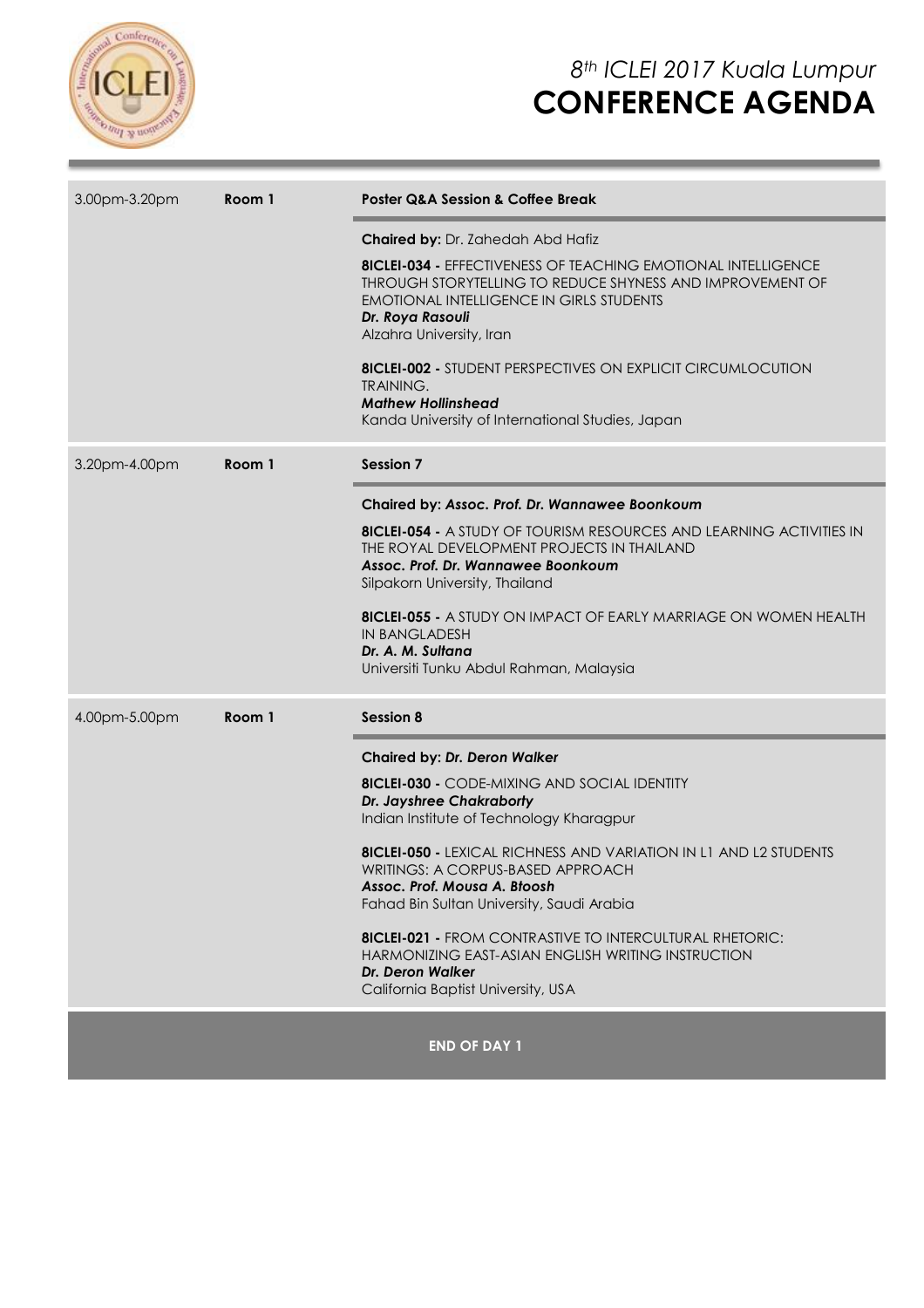

# *8th ICLEI 2017 Kuala Lumpur* **CONFERENCE AGENDA**

| Day 2 (29 August 2017) |                                       |                                                                                                                                                                                                                                                                                                                                                           |  |  |  |  |
|------------------------|---------------------------------------|-----------------------------------------------------------------------------------------------------------------------------------------------------------------------------------------------------------------------------------------------------------------------------------------------------------------------------------------------------------|--|--|--|--|
|                        | <b>Paid Tour</b>                      | <b>Complimentary Tour</b><br>(with KL Hop-on Hop-off)                                                                                                                                                                                                                                                                                                     |  |  |  |  |
| 8.30 am - 9.00 am      | Gather at Impiana KLCC Hotel<br>Lobby | Free & Easy<br>$\bullet$<br>9.00am – 8.00pm (last pickup at 7.00pm)<br>20-30 minutes interval between buses<br>(subject to traffic condition)<br>24-hour validity upon boarding<br>$\bullet$<br>See General Information section below for<br>detailed information.<br>Visit http://www.myhoponhopoff.com for<br>$\bullet$<br>pick-up and drop-off points. |  |  |  |  |
| 9.00am-1.00pm          | <b>KL City Tour</b>                   |                                                                                                                                                                                                                                                                                                                                                           |  |  |  |  |
| 1.00 <sub>pm</sub>     | Drop off at Impiana KLCC Lobby        |                                                                                                                                                                                                                                                                                                                                                           |  |  |  |  |
| <b>END OF DAY 2</b>    |                                       |                                                                                                                                                                                                                                                                                                                                                           |  |  |  |  |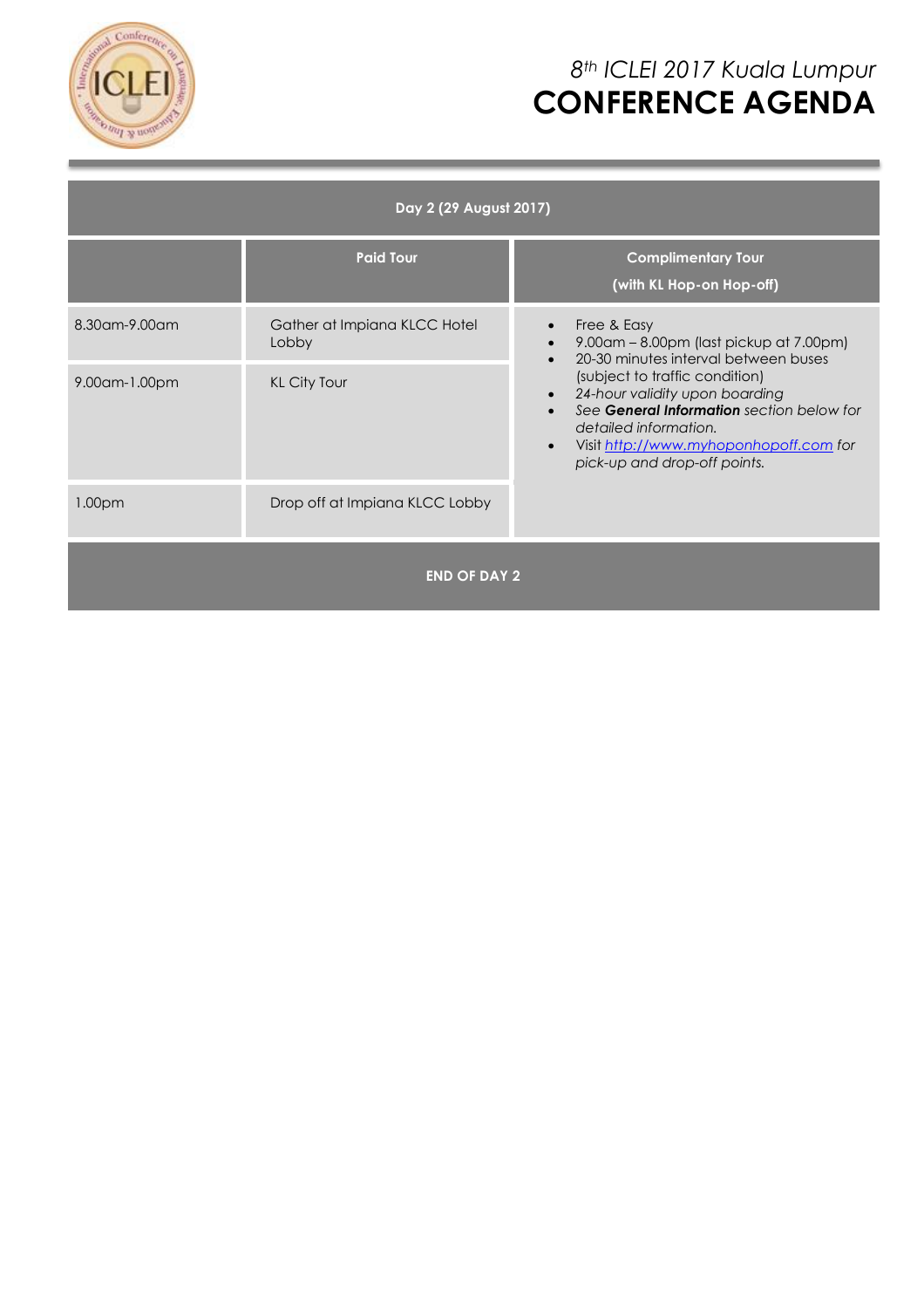

## *8th ICLEI 2017 Kuala Lumpur* **GENERAL INFORMATION**

**1.** 8<sup>th</sup> ICLEI 2017 will be held on 28-29 August 2017 at the following venue:

#### **Impiana KLCC Hotel** 13, Jalan Pinang, 50450 Kuala Lumpur, Malaysia

### **2. Registration**

- The registration desk will commence operations at 8.15am and shall be manned by the conference secretariat throughout the day.
- The conference kit (including ID tags, certificates and proceedings CD-ROM) may only be collected if full payment has been made.
- Participants who have registered under the student category may be asked to show their original Student ID cards before collecting their conference kits.
- Participants are encouraged to inform the secretariat in advance if they are planning to skip any of the days or parts of the event. This is to ensure that all resources being allocated optimally and to avoid wastage.

#### **3. Oral Presentation Sessions**

- Papers must be presented in the sequence shown in the schedule above without any breaks in between.
- Each presenter will be allocated **20 minutes** for to present a paper.
- At least **5 minutes** out of this time must be allocated for Q&A and/or discussion with the audience, preferably at the end of the presentation.
- Featured papers will be given an extra **10 minutes** in addition to the initial 20 minutes. Presenters will be informed via email if their respective papers have been selected.
- Any swapping of slots, even if mutually agreed between presenters, must be approved by the secretariat.

#### **4. Coffee Breaks and Lunch**

- All refreshments will be served outside the conference hall during the break times shown in the schedule.
- A buffet lunch will be served at the hotel restaurant on the first day. Participants are required to display their conference identification tags in order to be seated.

#### **5. Session Chairs**

Session chairs have been selected from among those who have volunteered during the online registration process. If there are no volunteers available in a particular session, one of the participants will be appointed to chair the session. Some of the main responsibilities of a session chair include:

- Welcoming and introducing the session's presenters,
- Announcing the titles of each presentation,
- Ensuring that presenters adhere to the time limit given and;
- Facilitating Q&A sessions.

Each session chairperson will be awarded a **special certificate of appreciation** by the conference chair.